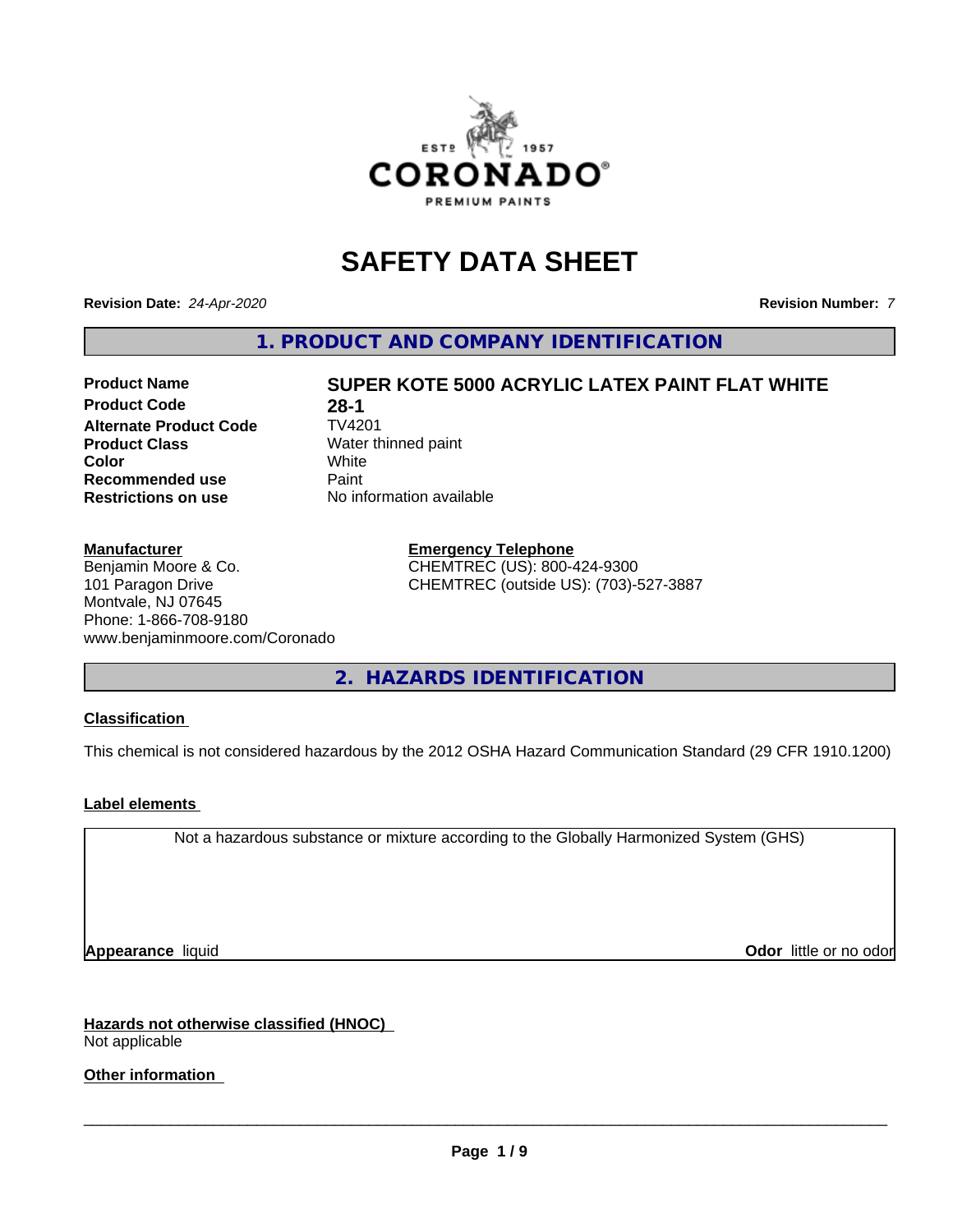No information available

## **3. COMPOSITION INFORMATION ON COMPONENTS**

\_\_\_\_\_\_\_\_\_\_\_\_\_\_\_\_\_\_\_\_\_\_\_\_\_\_\_\_\_\_\_\_\_\_\_\_\_\_\_\_\_\_\_\_\_\_\_\_\_\_\_\_\_\_\_\_\_\_\_\_\_\_\_\_\_\_\_\_\_\_\_\_\_\_\_\_\_\_\_\_\_\_\_\_\_\_\_\_\_\_\_\_\_

| <b>Chemical name</b> | <b>CAS No.</b>       | Weight-%                     |
|----------------------|----------------------|------------------------------|
| Limestone            | $7 - 65 - 3$<br>1317 | $15 - 20$                    |
| Kaolin<br>. calcined | 92704-41-            | $\overline{A}$<br>10<br>. .  |
| Titanium dioxide     | 13463-67-7           | 10 -<br>$\overline{A}$<br>ျ၁ |

| <b>Notes To Physician</b><br>Treat symptomatically.<br>5. FIRE-FIGHTING MEASURES                                                |  |  |
|---------------------------------------------------------------------------------------------------------------------------------|--|--|
|                                                                                                                                 |  |  |
|                                                                                                                                 |  |  |
| None known.<br><b>Most Important</b><br><b>Symptoms/Effects</b>                                                                 |  |  |
| Clean mouth with water and afterwards drink plenty of water. Consult a physician<br>Ingestion<br>if necessary.                  |  |  |
| Move to fresh air. If symptoms persist, call a physician.<br><b>Inhalation</b>                                                  |  |  |
| <b>Skin Contact</b><br>Wash off immediately with soap and plenty of water while removing all<br>contaminated clothes and shoes. |  |  |
| Rinse thoroughly with plenty of water for at least 15 minutes and consult a<br><b>Eye Contact</b><br>physician.                 |  |  |
| No hazards which require special first aid measures.<br><b>General Advice</b>                                                   |  |  |
| 4. FIRST AID MEASURES                                                                                                           |  |  |

| circumstances and the surrounding environment.                                                                                               |
|----------------------------------------------------------------------------------------------------------------------------------------------|
| As in any fire, wear self-contained breathing apparatus<br>pressure-demand, MSHA/NIOSH (approved or equivalent)<br>and full protective gear. |
| Closed containers may rupture if exposed to fire or<br>extreme heat.                                                                         |
| No                                                                                                                                           |
| No.                                                                                                                                          |
| Not applicable<br>Not applicable<br>Not applicable                                                                                           |
|                                                                                                                                              |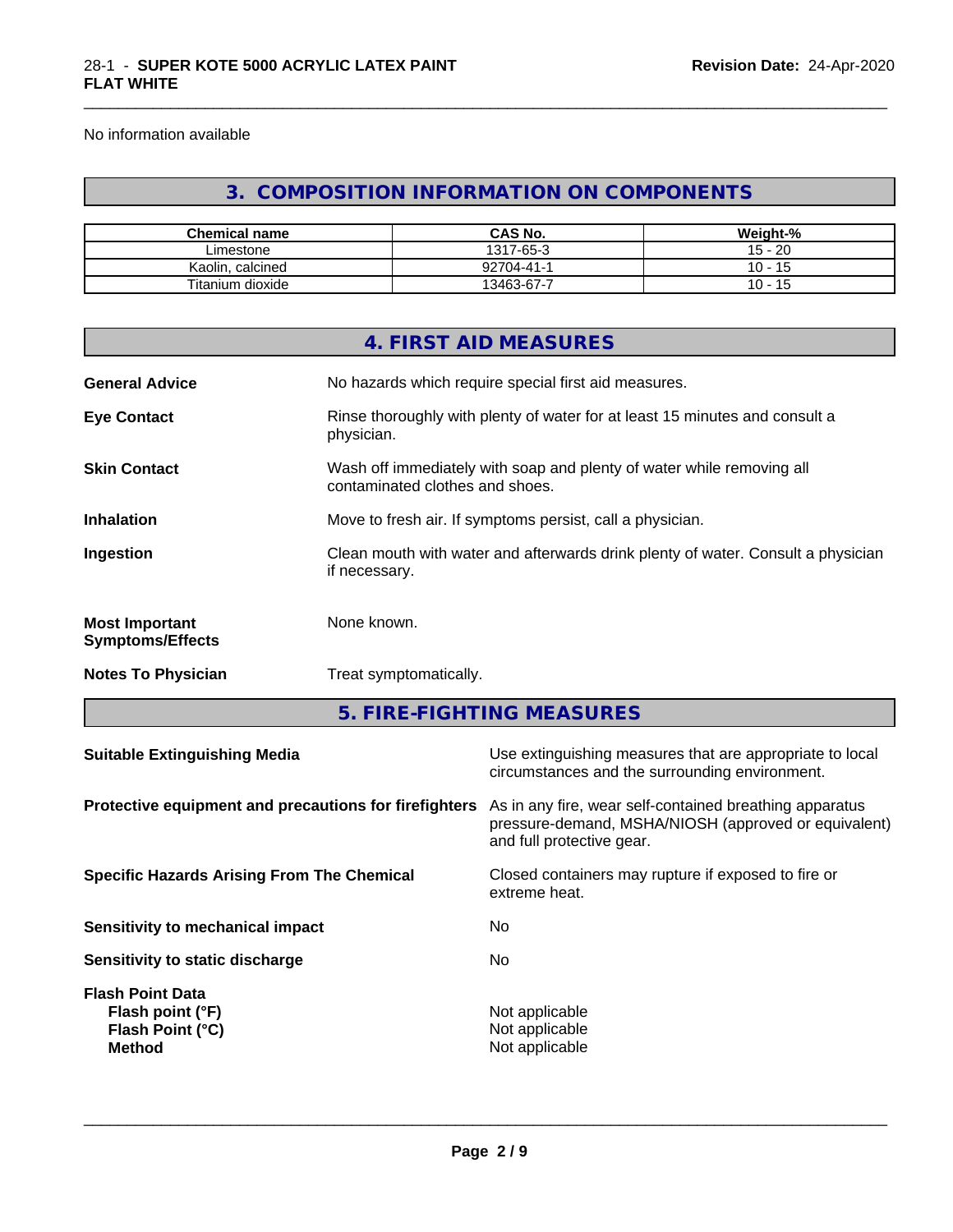#### **Flammability Limits In Air**

**Lower flammability limit:** Not applicable **Upper flammability limit:** Not applicable

\_\_\_\_\_\_\_\_\_\_\_\_\_\_\_\_\_\_\_\_\_\_\_\_\_\_\_\_\_\_\_\_\_\_\_\_\_\_\_\_\_\_\_\_\_\_\_\_\_\_\_\_\_\_\_\_\_\_\_\_\_\_\_\_\_\_\_\_\_\_\_\_\_\_\_\_\_\_\_\_\_\_\_\_\_\_\_\_\_\_\_\_\_

**NFPA Health:** 1 **Flammability:** 0 **Instability:** 0 **Special:** Not Applicable

#### **NFPA Legend**

- 0 Not Hazardous
- 1 Slightly
- 2 Moderate
- 3 High
- 4 Severe

*The ratings assigned are only suggested ratings, the contractor/employer has ultimate responsibilities for NFPA ratings where this system is used.*

*Additional information regarding the NFPA rating system is available from the National Fire Protection Agency (NFPA) at www.nfpa.org.*

## **6. ACCIDENTAL RELEASE MEASURES**

| <b>Personal Precautions</b>      | Avoid contact with skin, eyes and clothing. Ensure adequate ventilation.                                                                                                         |  |  |
|----------------------------------|----------------------------------------------------------------------------------------------------------------------------------------------------------------------------------|--|--|
| <b>Other Information</b>         | Prevent further leakage or spillage if safe to do so.                                                                                                                            |  |  |
| <b>Environmental precautions</b> | See Section 12 for additional Ecological Information.                                                                                                                            |  |  |
| <b>Methods for Cleaning Up</b>   | Soak up with inert absorbent material. Sweep up and shovel into suitable<br>containers for disposal.                                                                             |  |  |
|                                  | 7. HANDLING AND STORAGE                                                                                                                                                          |  |  |
| <b>Handling</b>                  | Avoid contact with skin, eyes and clothing. Avoid breathing vapors, spray mists or<br>sanding dust. In case of insufficient ventilation, wear suitable respiratory<br>equipment. |  |  |
| <b>Storage</b>                   | Keep container tightly closed. Keep out of the reach of children.                                                                                                                |  |  |
| <b>Incompatible Materials</b>    | No information available                                                                                                                                                         |  |  |

**8. EXPOSURE CONTROLS/PERSONAL PROTECTION**

#### **Exposure Limits**

| Chemical name    | <b>ACGIH TLV</b>         | <b>OSHA PEL</b>            |
|------------------|--------------------------|----------------------------|
| ∟imestone        | N/E                      | 15 mg/m <sup>3</sup> - TWA |
|                  |                          | $5 \text{ ma/m}^3$ - TWA   |
| Titanium dioxide | TWA: $10 \text{ ma/m}^3$ | · TWA<br>15 ma/m $3$       |

#### **Legend**

ACGIH - American Conference of Governmental Industrial Hygienists Exposure Limits OSHA - Occupational Safety & Health Administration Exposure Limits N/E - Not Established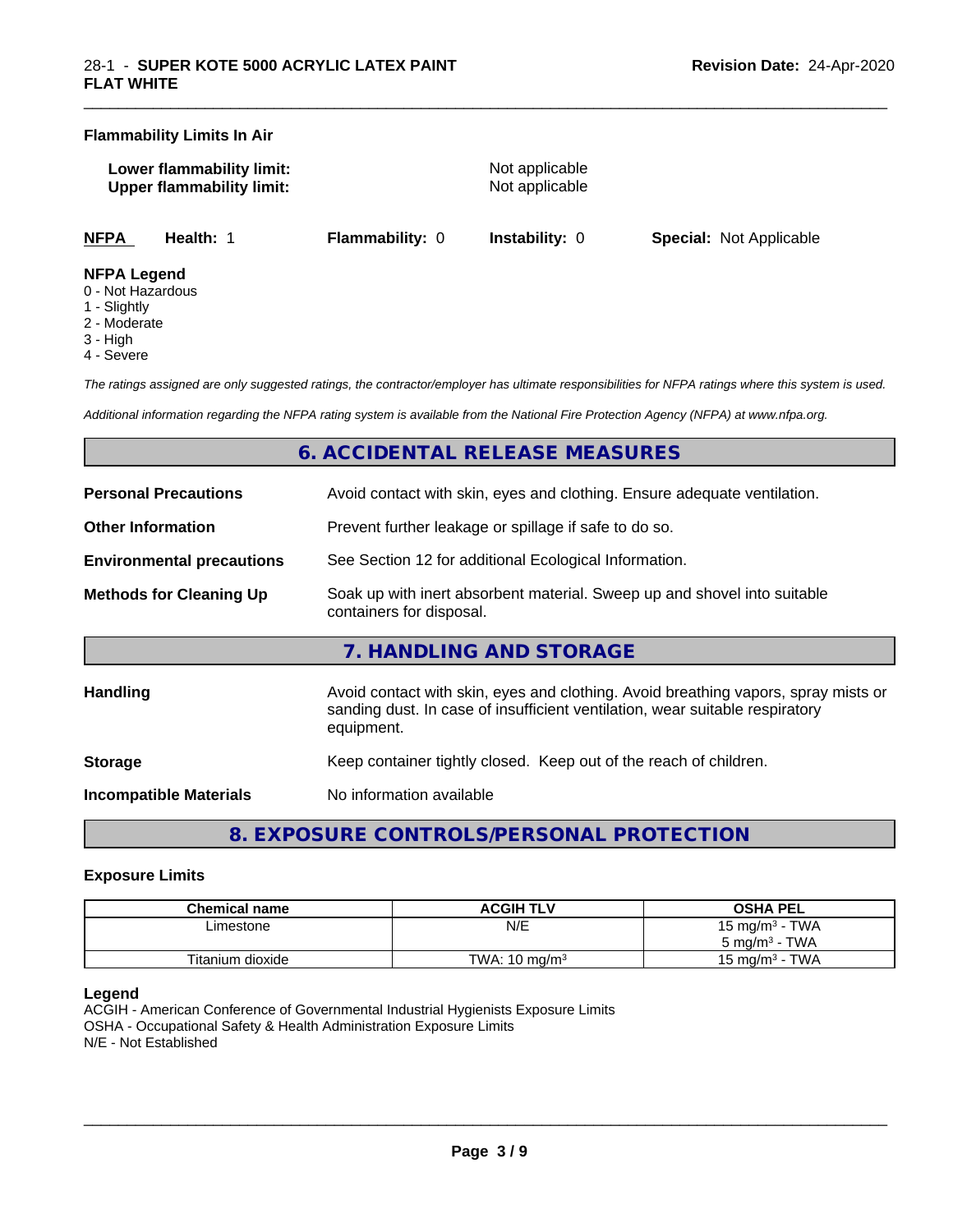| <b>Engineering Measures</b>          | Ensure adequate ventilation, especially in confined areas.                                                                          |  |  |
|--------------------------------------|-------------------------------------------------------------------------------------------------------------------------------------|--|--|
| <b>Personal Protective Equipment</b> |                                                                                                                                     |  |  |
| <b>Eye/Face Protection</b>           | Safety glasses with side-shields.                                                                                                   |  |  |
| <b>Skin Protection</b>               | Protective gloves and impervious clothing.                                                                                          |  |  |
| <b>Respiratory Protection</b>        | In case of insufficient ventilation wear suitable respiratory equipment.                                                            |  |  |
| <b>Hygiene Measures</b>              | Avoid contact with skin, eyes and clothing. Remove and wash contaminated<br>clothing before re-use. Wash thoroughly after handling. |  |  |

## **9. PHYSICAL AND CHEMICAL PROPERTIES**

| Appearance                           | liquid                   |  |
|--------------------------------------|--------------------------|--|
| Odor                                 | little or no odor        |  |
| <b>Odor Threshold</b>                | No information available |  |
| $11.4 - 11.8$<br>Density (Ibs/gal)   |                          |  |
| <b>Specific Gravity</b>              | $1.36 - 1.41$            |  |
| рH                                   | No information available |  |
| <b>Viscosity (cps)</b>               | No information available |  |
| Solubility(ies)                      | No information available |  |
| <b>Water solubility</b>              | No information available |  |
| <b>Evaporation Rate</b>              | No information available |  |
| Vapor pressure                       | No information available |  |
| Vapor density                        | No information available |  |
| Wt. % Solids                         | $45 - 55$                |  |
| Vol. % Solids                        | $30 - 40$                |  |
| Wt. % Volatiles                      | $45 - 55$                |  |
| Vol. % Volatiles                     | $60 - 70$                |  |
| <b>VOC Regulatory Limit (g/L)</b>    | < 50                     |  |
| <b>Boiling Point (°F)</b>            | 212                      |  |
| <b>Boiling Point (°C)</b>            | 100                      |  |
| Freezing point (°F)                  | 32                       |  |
| <b>Freezing Point (°C)</b>           | 0                        |  |
| Flash point (°F)                     | Not applicable           |  |
| Flash Point (°C)                     | Not applicable           |  |
| <b>Method</b>                        | Not applicable           |  |
| <b>Flammability (solid, gas)</b>     | Not applicable           |  |
| <b>Upper flammability limit:</b>     | Not applicable           |  |
| Lower flammability limit:            | Not applicable           |  |
| <b>Autoignition Temperature (°F)</b> | No information available |  |
| <b>Autoignition Temperature (°C)</b> | No information available |  |
| Decomposition Temperature (°F)       | No information available |  |
| Decomposition Temperature (°C)       | No information available |  |
| <b>Partition coefficient</b>         | No information available |  |

\_\_\_\_\_\_\_\_\_\_\_\_\_\_\_\_\_\_\_\_\_\_\_\_\_\_\_\_\_\_\_\_\_\_\_\_\_\_\_\_\_\_\_\_\_\_\_\_\_\_\_\_\_\_\_\_\_\_\_\_\_\_\_\_\_\_\_\_\_\_\_\_\_\_\_\_\_\_\_\_\_\_\_\_\_\_\_\_\_\_\_\_\_

**10. STABILITY AND REACTIVITY**

**Reactivity** Not Applicable

**Chemical Stability Stable under normal conditions.** 

**Conditions to avoid Conditions to avoid Prevent from freezing.**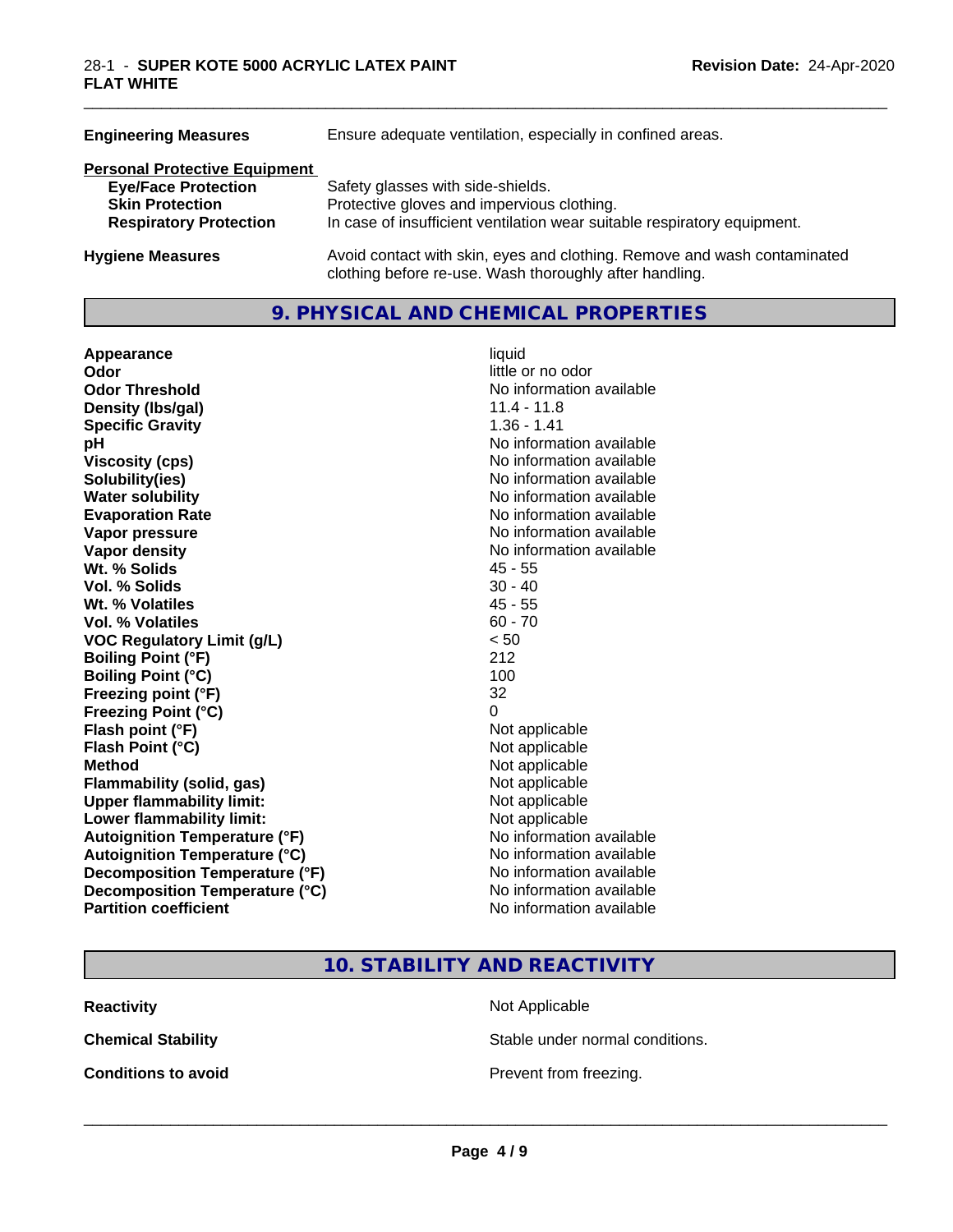| <b>Incompatible Materials</b><br><b>Hazardous Decomposition Products</b><br><b>Possibility of hazardous reactions</b>                                                                                                                            | No materials to be especially mentioned.<br>None under normal use.                                                                                                                                                                                                                                                                                                   |
|--------------------------------------------------------------------------------------------------------------------------------------------------------------------------------------------------------------------------------------------------|----------------------------------------------------------------------------------------------------------------------------------------------------------------------------------------------------------------------------------------------------------------------------------------------------------------------------------------------------------------------|
|                                                                                                                                                                                                                                                  |                                                                                                                                                                                                                                                                                                                                                                      |
|                                                                                                                                                                                                                                                  |                                                                                                                                                                                                                                                                                                                                                                      |
|                                                                                                                                                                                                                                                  | None under normal conditions of use.                                                                                                                                                                                                                                                                                                                                 |
|                                                                                                                                                                                                                                                  | 11. TOXICOLOGICAL INFORMATION                                                                                                                                                                                                                                                                                                                                        |
| <b>Product Information</b>                                                                                                                                                                                                                       |                                                                                                                                                                                                                                                                                                                                                                      |
| Information on likely routes of exposure                                                                                                                                                                                                         |                                                                                                                                                                                                                                                                                                                                                                      |
| <b>Principal Routes of Exposure</b>                                                                                                                                                                                                              | Eye contact, skin contact and inhalation.                                                                                                                                                                                                                                                                                                                            |
| <b>Acute Toxicity</b>                                                                                                                                                                                                                            |                                                                                                                                                                                                                                                                                                                                                                      |
| <b>Product Information</b>                                                                                                                                                                                                                       | No information available                                                                                                                                                                                                                                                                                                                                             |
|                                                                                                                                                                                                                                                  | Symptoms related to the physical, chemical and toxicological characteristics                                                                                                                                                                                                                                                                                         |
| <b>Symptoms</b>                                                                                                                                                                                                                                  | No information available                                                                                                                                                                                                                                                                                                                                             |
|                                                                                                                                                                                                                                                  | Delayed and immediate effects as well as chronic effects from short and long-term exposure                                                                                                                                                                                                                                                                           |
| Eye contact<br><b>Skin contact</b>                                                                                                                                                                                                               | May cause slight irritation.<br>Substance may cause slight skin irritation. Prolonged or repeated contact may dry<br>skin and cause irritation.                                                                                                                                                                                                                      |
| <b>Inhalation</b><br>Ingestion<br><b>Sensitization</b><br><b>Neurological Effects</b><br><b>Mutagenic Effects</b><br><b>Reproductive Effects</b><br><b>Developmental Effects</b><br><b>Target organ effects</b><br><b>STOT - single exposure</b> | May cause irritation of respiratory tract.<br>Ingestion may cause gastrointestinal irritation, nausea, vomiting and diarrhea.<br>No information available<br>No information available.<br>No information available.<br>No information available.<br>No information available.<br>No information available.<br>No information available.<br>No information available. |

\_\_\_\_\_\_\_\_\_\_\_\_\_\_\_\_\_\_\_\_\_\_\_\_\_\_\_\_\_\_\_\_\_\_\_\_\_\_\_\_\_\_\_\_\_\_\_\_\_\_\_\_\_\_\_\_\_\_\_\_\_\_\_\_\_\_\_\_\_\_\_\_\_\_\_\_\_\_\_\_\_\_\_\_\_\_\_\_\_\_\_\_\_

**Numerical measures of toxicity**

**The following values are calculated based on chapter 3.1 of the GHS document**

**ATEmix (oral)** 12939 mg/kg

#### **Component Information**

| Chemical name                  | Oral LD50           | Dermal LD50 | Inhalation LC50 |
|--------------------------------|---------------------|-------------|-----------------|
| Kaolin, calcined<br>92704-41-1 | > 2000 mg/kg (Rat)  |             |                 |
| Titanium dioxide<br>13463-67-7 | > 10000 mg/kg (Rat) |             | -               |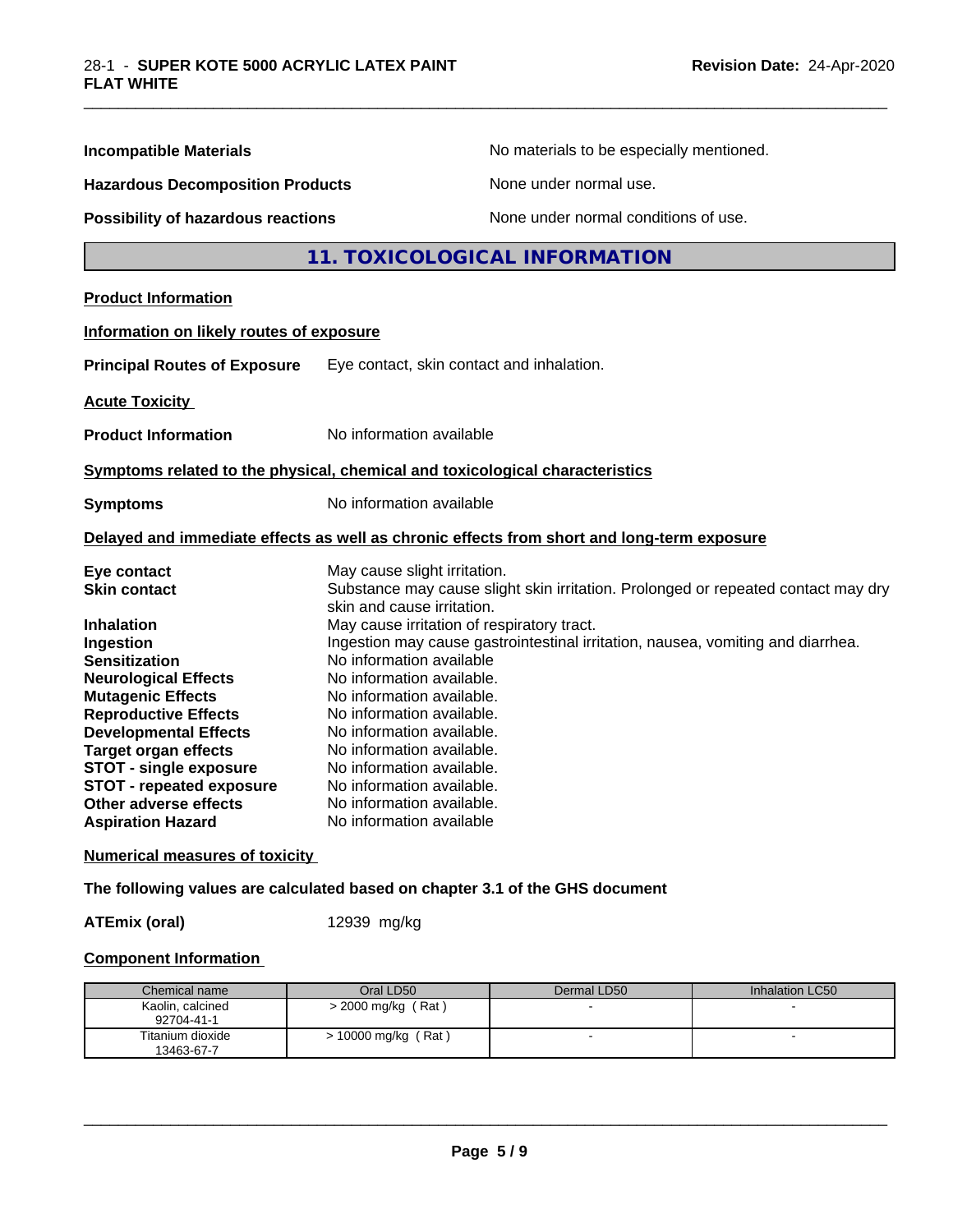#### **Chronic Toxicity**

#### **Carcinogenicity**

*The information below indicateswhether each agency has listed any ingredient as a carcinogen:.*

| <b>Chemical</b><br>name    | <b>IARC</b>                    | <b>NTP</b> | OSHA   |
|----------------------------|--------------------------------|------------|--------|
|                            | . .<br>2B<br>Human<br>Possible |            | Listed |
| .<br>. dioxide<br>⊺itanium | Carcinogen                     |            |        |

\_\_\_\_\_\_\_\_\_\_\_\_\_\_\_\_\_\_\_\_\_\_\_\_\_\_\_\_\_\_\_\_\_\_\_\_\_\_\_\_\_\_\_\_\_\_\_\_\_\_\_\_\_\_\_\_\_\_\_\_\_\_\_\_\_\_\_\_\_\_\_\_\_\_\_\_\_\_\_\_\_\_\_\_\_\_\_\_\_\_\_\_\_

• Although IARC has classified titanium dioxide as possibly carcinogenic to humans (2B), their summary concludes: "No significant exposure to titanium dioxide is thought to occur during the use of products in which titanium dioxide is bound to other materials, such as paint."

#### **Legend**

IARC - International Agency for Research on Cancer NTP - National Toxicity Program OSHA - Occupational Safety & Health Administration

**12. ECOLOGICAL INFORMATION**

### **Ecotoxicity Effects**

The environmental impact of this product has not been fully investigated.

#### **Product Information**

#### **Acute Toxicity to Fish**

No information available

#### **Acute Toxicity to Aquatic Invertebrates**

No information available

#### **Acute Toxicity to Aquatic Plants**

No information available

#### **Persistence / Degradability**

No information available.

#### **Bioaccumulation**

No information available.

#### **Mobility in Environmental Media**

No information available.

#### **Ozone**

No information available

#### **Component Information**

#### **Acute Toxicity to Fish**

Titanium dioxide  $LC50:$  > 1000 mg/L (Fathead Minnow - 96 hr.)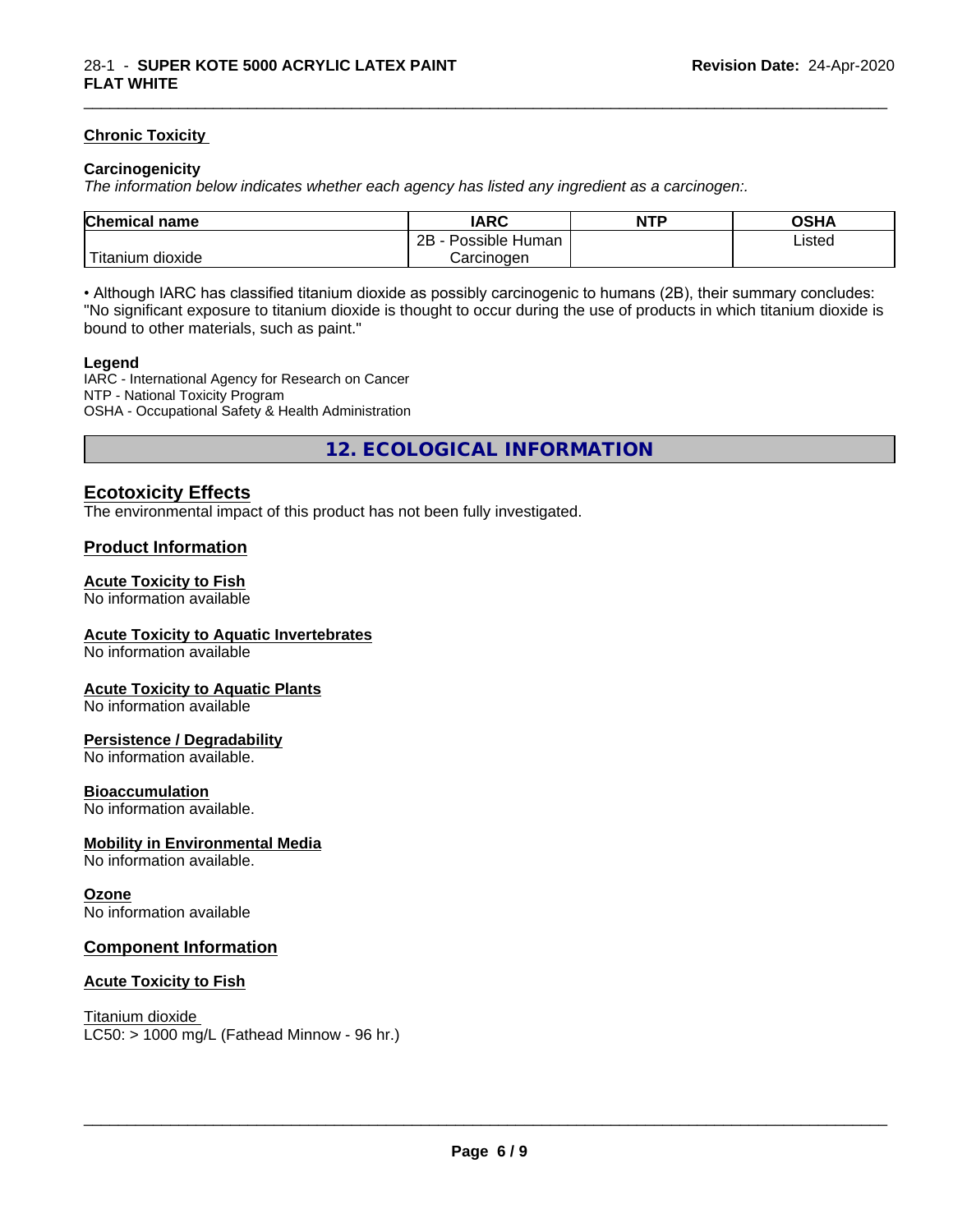#### **Acute Toxicity to Aquatic Invertebrates**

No information available

#### **Acute Toxicity to Aquatic Plants**

No information available

|                              | 13. DISPOSAL CONSIDERATIONS                                                                                                                                                                                               |
|------------------------------|---------------------------------------------------------------------------------------------------------------------------------------------------------------------------------------------------------------------------|
| <b>Waste Disposal Method</b> | Dispose of in accordance with federal, state, and local regulations. Local<br>requirements may vary, consult your sanitation department or state-designated<br>environmental protection agency for more disposal options. |
|                              | 14. TRANSPORT INFORMATION                                                                                                                                                                                                 |
| <b>DOT</b>                   | Not regulated                                                                                                                                                                                                             |
| <b>ICAO/IATA</b>             | Not regulated                                                                                                                                                                                                             |
| <b>IMDG/IMO</b>              | Not regulated                                                                                                                                                                                                             |
|                              | <b>15. REGULATORY INFORMATION</b>                                                                                                                                                                                         |

\_\_\_\_\_\_\_\_\_\_\_\_\_\_\_\_\_\_\_\_\_\_\_\_\_\_\_\_\_\_\_\_\_\_\_\_\_\_\_\_\_\_\_\_\_\_\_\_\_\_\_\_\_\_\_\_\_\_\_\_\_\_\_\_\_\_\_\_\_\_\_\_\_\_\_\_\_\_\_\_\_\_\_\_\_\_\_\_\_\_\_\_\_

## **International Inventories**

| <b>TSCA: United States</b> | Yes - All components are listed or exempt. |
|----------------------------|--------------------------------------------|
| <b>DSL: Canada</b>         | Yes - All components are listed or exempt. |

## **Federal Regulations**

#### **SARA 311/312 hazardous categorization**

| Acute health hazard               | No |  |
|-----------------------------------|----|--|
| Chronic Health Hazard             | Nο |  |
| Fire hazard                       | N٥ |  |
| Sudden release of pressure hazard | Nο |  |
| Reactive Hazard                   | Nο |  |

#### **SARA 313**

Section 313 of Title III of the Superfund Amendments and Reauthorization Act of 1986 (SARA). This product contains a chemical or chemicals which are subject to the reporting requirements of the Act and Title 40 of the Code of Federal Regulations, Part 372:

*None*

#### **Clean Air Act,Section 112 Hazardous Air Pollutants (HAPs) (see 40 CFR 61)**

This product contains the following HAPs:

*None*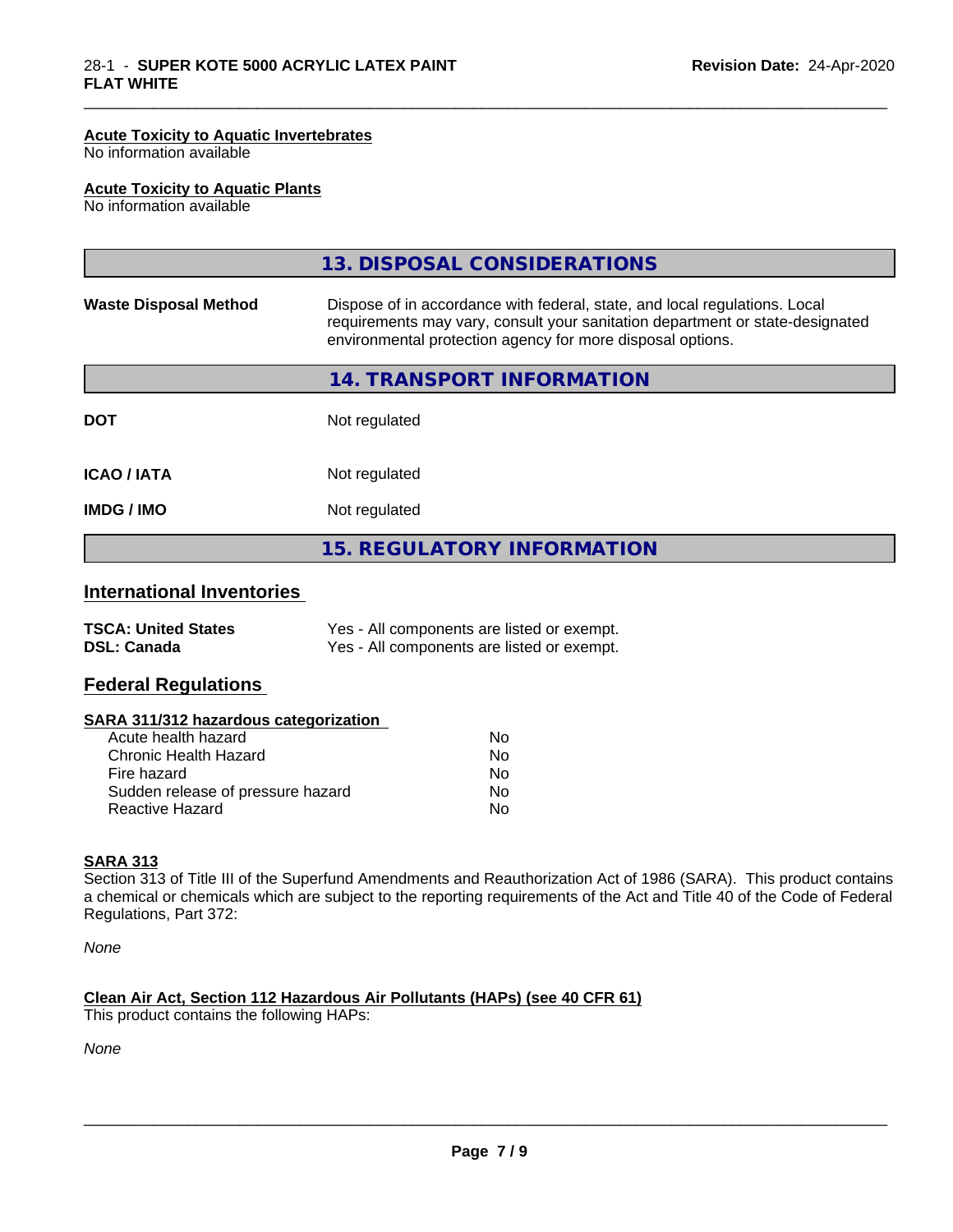## **US State Regulations**

#### **California Proposition 65**

**AVIMARNING:** Cancer and Reproductive Harm– www.P65warnings.ca.gov

#### **State Right-to-Know**

| Chemic<br>name<br>ешкаг     | - -<br>$-1000$<br>IVIa<br>aunuscus | <b>Jerse</b> v<br><b>Nev</b> | avlvan<br>anıa |
|-----------------------------|------------------------------------|------------------------------|----------------|
| imactone<br>estone          |                                    |                              |                |
| <br>dioxide<br>um<br>itanit |                                    |                              |                |

\_\_\_\_\_\_\_\_\_\_\_\_\_\_\_\_\_\_\_\_\_\_\_\_\_\_\_\_\_\_\_\_\_\_\_\_\_\_\_\_\_\_\_\_\_\_\_\_\_\_\_\_\_\_\_\_\_\_\_\_\_\_\_\_\_\_\_\_\_\_\_\_\_\_\_\_\_\_\_\_\_\_\_\_\_\_\_\_\_\_\_\_\_

**Legend**

X - Listed

| <b>16. OTHER INFORMATION</b>                                                                                                                                                                                |           |                                                                            |                      |                                                                                                                                               |
|-------------------------------------------------------------------------------------------------------------------------------------------------------------------------------------------------------------|-----------|----------------------------------------------------------------------------|----------------------|-----------------------------------------------------------------------------------------------------------------------------------------------|
| HMIS -                                                                                                                                                                                                      | Health: 1 | <b>Flammability: 0</b>                                                     | <b>Reactivity: 0</b> | $PPE: -$                                                                                                                                      |
| <b>HMIS Legend</b><br>0 - Minimal Hazard<br>1 - Slight Hazard<br>2 - Moderate Hazard<br>3 - Serious Hazard<br>4 - Severe Hazard<br>* - Chronic Hazard<br>present under the actual normal conditions of use. |           | X - Consult your supervisor or S.O.P. for "Special" handling instructions. |                      | Note: The PPE rating has intentionally been left blank. Choose appropriate PPE that will protect employees from the hazards the material will |

*Caution: HMISÒ ratings are based on a 0-4 rating scale, with 0 representing minimal hazards or risks, and 4 representing significant hazards or risks. Although HMISÒ ratings are not required on MSDSs under 29 CFR 1910.1200, the preparer, has chosen to provide them. HMISÒ ratings are to be used only in conjunction with a fully implemented HMISÒ program by workers who have received appropriate HMISÒ training. HMISÒ is a registered trade and service mark of the NPCA. HMISÒ materials may be purchased exclusively from J. J. Keller (800) 327-6868.*

 **WARNING!** If you scrape, sand, or remove old paint, you may release lead dust. LEAD IS TOXIC. EXPOSURE TO LEAD DUST CAN CAUSE SERIOUS ILLNESS, SUCH AS BRAIN DAMAGE, ESPECIALLY IN CHILDREN. PREGNANT WOMEN SHOULD ALSO AVOID EXPOSURE. Wear a NIOSH approved respirator to control lead exposure. Clean up carefully with a HEPA vacuum and a wet mop. Before you start, find out how to protect yourself and your family by contacting the National Lead Information Hotline at 1-800-424-LEAD or log on to www.epa.gov/lead.

| <b>Prepared By</b>      | <b>Product Stewardship Department</b><br>Benjamin Moore & Co.<br>101 Paragon Drive<br>Montvale, NJ 07645<br>800-225-5554 |
|-------------------------|--------------------------------------------------------------------------------------------------------------------------|
| <b>Revision Date:</b>   | 24-Apr-2020                                                                                                              |
| <b>Revision Summary</b> | Not available                                                                                                            |